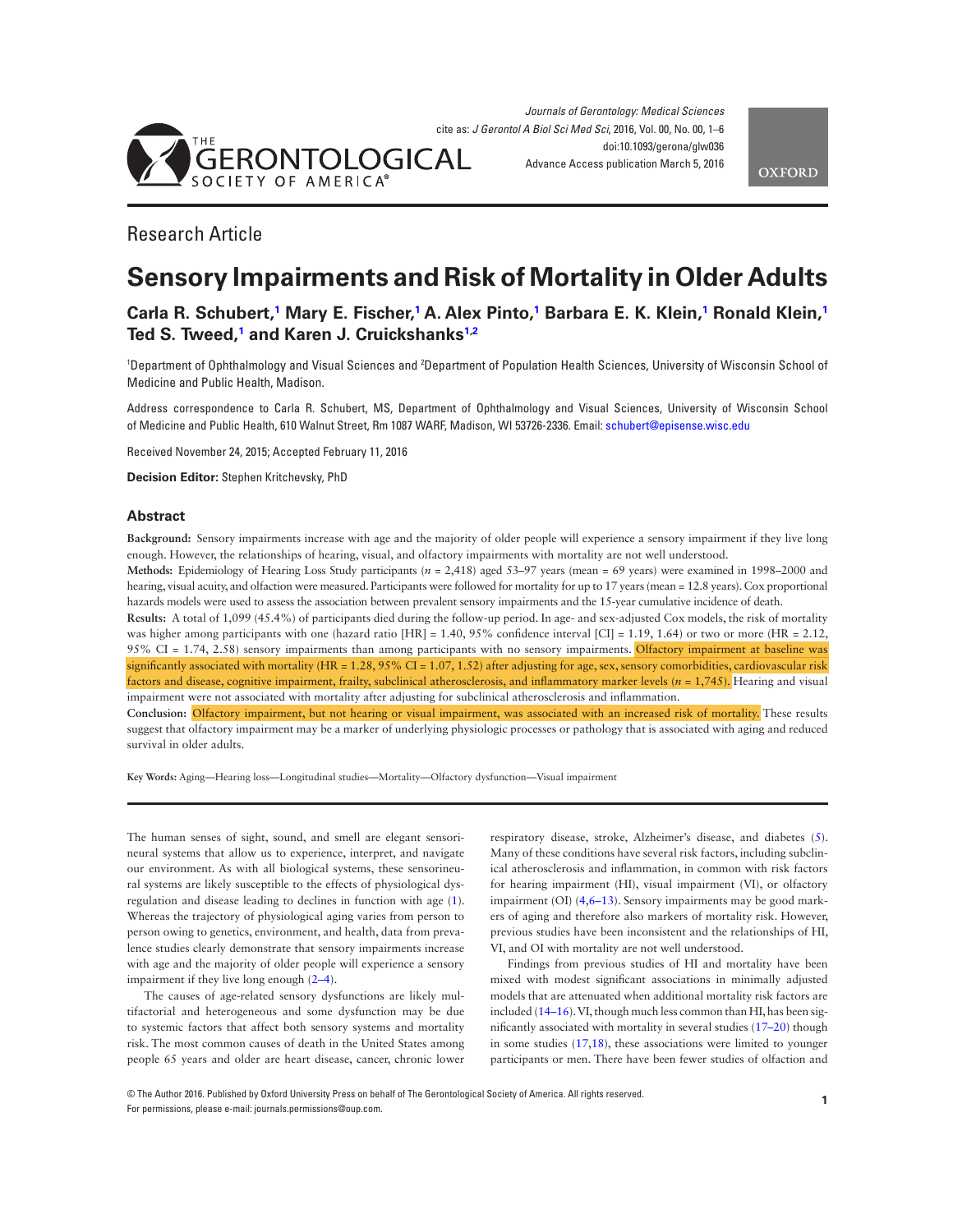mortality but they have more consistently reported olfactory dysfunction to be associated with an increased risk of mortality (21–23) with the exception of one study (24), where the association was no longer signifcant after adjusting for cognitive impairment.

Inconsistencies among previous studies may be partly due to the lack of adjustment for sensory comorbidities and residual confounding from other mortality risk factors. It is important to consider all three senses in analyses as they commonly co-occur and occur more frequently together than if they were independent (25). Although a few studies have included two sensory impairments in their analyses (26,27), to our knowledge, there have been no studies evaluating measures of HI, VI, and OI and mortality. In addition, previous studies have varied in the mortality risk factors for which they adjusted and have not included measures of subclinical atherosclerosis or infammation, important risk factors for mortality (28,29).

As a longitudinal study, with hearing, vision, and olfaction measured at multiple time points and 15 years of follow-up, the Epidemiology of Hearing Loss Study (EHLS) is uniquely qualifed to assess the associations of both prevalent and incident sensory impairments and mortality while controlling for sensory and other health comorbidities. We hypothesized that (a) HI, VI, and OI at baseline would be independently associated with mortality and, (b) these associations would be attenuated after adjustment for other sensory impairments and mortality risks, and (c) these associations would no longer be signifcant after adjusting for subclinical atherosclerosis and infammatory marker levels. Additionally, we explored the prospective association of the development of sensory impairment(s) among people without existing sensory impairments at baseline and the risk of mortality over 10 years.

## **Methods**

The EHLS is a population-based longitudinal study of sensory function and aging in Beaver Dam, WI. A private census of Beaver Dam was conducted in 1987 to determine the population of people 43–84 years living in the community and these individuals were invited to participate in the Beaver Dam Eye Study (BDES, 1988–1990, *n* = 4,926, 83% of eligible) (3). In 1993, participants in the BDES were invited to participate in the EHLS (1993–1995, *n* = 3,753, 83% of eligible), concurrent with the BDES 5-year examination (2). Subsequent EHLS and BDES examinations of the study population were conducted concurrently approximately every 5 years and participation was ≥80% of survivors at each examination  $(2,7,12,30,31)$ . The baseline for this study was the 1998–2000 EHLS examination, which was the frst examination that included a measure of olfaction. During each examination, data were obtained by trained examiners following similar standardized protocols. Approval for this research was obtained from the Health Sciences Institutional Review Board of the University of Wisconsin and informed consent was obtained from all participants prior to each examination.

Hearing was measured in a sound-treated booth using puretone air- (0.5, 1, 2, 3, 4, 6, 8kHz) and bone conduction (0.5, 2, 4kHz) audiometry following the guidelines of the American Speech-Language-Hearing Association (30,31). Masking was used as necessary. Mild or greater HI was defned as a pure-tone average of the air conduction thresholds at 0.5, 1, 2, and 4kHz greater than 25 dB Hearing Level in either ear (30).

Olfaction was measured using the eight-item San Diego Odor Identifcation Test, a reliable test with good test–retest agreement for OI (4,32). The test score is the number of odorants correctly identifed (0–8) after two trials. Mild or greater OI was defned as identifying fewer than six odorants correctly (4,9).

Visual acuity was measured at the concurrent BDES examination using the Early Treatment Diabetic Retinopathy Study charts R1 and 2 modifed for a 2-m distance (3). Best-corrected visual acuity was measured with participants wearing trial frames constructed according to their measured refraction (Humphrey 530 refractor, Allergan Humphrey, San Leandro, CA). Mild or greater VI was defned as best-corrected visual acuity of 20/40 or worse in the better eye (3,12).

All-cause mortality was the outcome for all analyses. Information on vital status was obtained through annual contact by telephone with the participant, or if unable to reach the participant, with contacts provided by the participant at the most recent examination, and by monitoring obituaries in the local newspaper.

Covariates were selected to be included in these analyses based on previous associations with sensory impairments or mortality. Highresolution B-mode carotid artery ultrasound images of the far and near walls of the common, internal, and bifurcation were obtained (AU4, Esaote North America Inc., Indianapolis, IN) on the right and left sides to measure carotid intima plus media thickness (IMT), a marker of subclinical atherosclerosis (33). The mean of the 12 walls was calculated for the IMT (33). High-sensitivity C-reactive protein (CRP) and interleukin-6 (IL-6) were measured on non-fasting blood samples obtained at baseline and stored at −80°C until assay at the Advanced Research and Diagnostic Laboratory (University of Minnesota, Minneapolis, MN). CRP was measured using a latexparticle enhanced immunoturbidimetric method (Roche Diagnostics, Indianapolis, IN) and IL-6 was measured using quantitative sandwich enzyme immunoassay techniques (QuantiKine High Sensitivity kit; R&D Systems, Minneapolis, MN). The laboratory interassay coeffcient of variation was 4.5% for CRP and 11.7% for IL-6 (6).

Blood pressure was measured using Random Zero mercury sphygmomanometers and hypertension was defned as a diagnosis of high blood pressure with current antihypertensive medication use or a measured systolic blood pressure of more than or equal to 140mm Hg or a measured diastolic blood pressure of more than or equal to 90mm Hg. Diabetes was defned as a diagnosis of diabetes, or a diagnosis of suspected diabetes with current treatment, or a measured glycosylated hemoglobin more than 8% (or hemoglobin A1C of ≥6.5%). The Mini-Mental State Examination was administered and cognitive impairment was defned as a score of less than 24 or a self- or proxy-report of Alzheimer's disease or dementia (34,35). A frailty score for each participant was calculated from gait time (time to walk a measured course at usual pace), chair stand (standing up from a chair without using their arms), peak expiratory fow rate using the mini-Wright meter, and grip strength in the dominant hand using a hand dynamometer (36). Height and weight were measured and body mass index was calculated (kg/m<sup>2</sup>).

Demographic, lifestyle, and medical history were obtained by interview; self-reported medical history included a history of cardiovascular disease (myocardial infarction, angina, stroke or transient ischemic attack), cancer (excluding nonmelanoma skin), and Alzheimer's disease. Participants were asked about smoking history (current, past, or never smoker), history of alcohol abuse (ever a time consistently drank four or more alcoholic drinks per day), and frequency of exercise (times per week: none, one to two, three or more).

#### Statistical Analyses

Analyses were conducted using SAS version 9.4 software (SAS Institute Inc., Cary, NC). All-cause mortality was modeled in days from participant's entry at baseline through June 30, 2015. Age- and sex-adjusted Kaplan–Meier survival curves were constructed to estimate the probability of survival by the number of prevalent sensory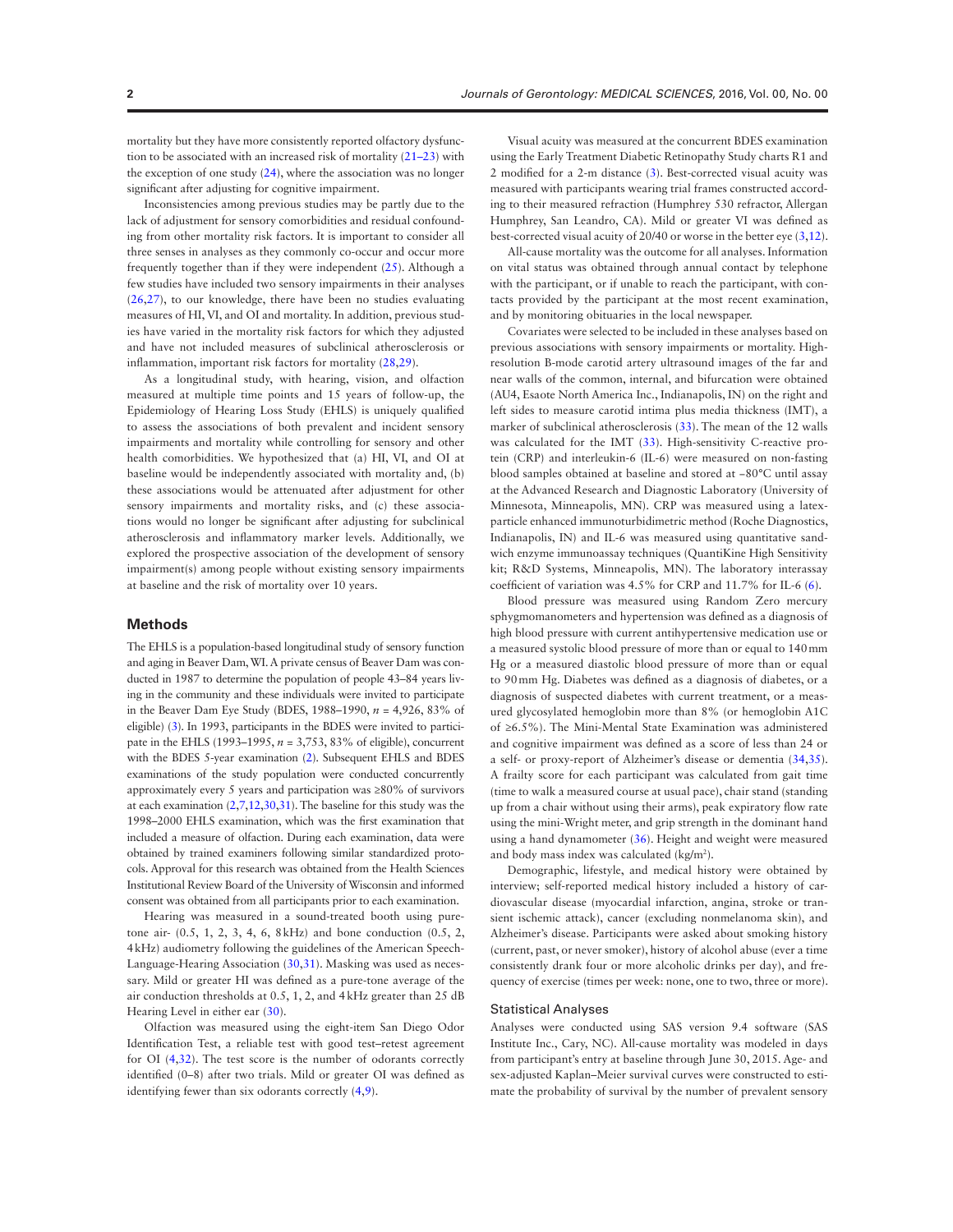impairments present at baseline. An age- and sex-adjusted Cox proportional hazards model was used to estimate the risk of mortality by the number of prevalent sensory impairments. A series of Cox proportional hazards models were used to assess the association between prevalent sensory impairments and the 15-year cumulative incidence of death. Each set of models included sensory impairments analyzed both individually and together. The frst set of models were adjusted for age and sex; in the second set, demographic, behavioral, cognitive, and cardiovascular disease factors were added; and in the fnal comprehensive models, IMT and infammatory markers were added. Additionally, sensitivity analyses among participants without baseline impairment were also modeled to evaluate the association of incident sensory impairments at the second visit and the 10-year cumulative incidence of mortality. Hazard ratios (HRs) and 95% confdence intervals (CIs) were computed using the parameter estimates and their standard errors.

## **Results**

There were 2,418 participants at the baseline (1998–2000) examination with hearing, olfaction, and vision data of whom 1,099 (45.5%) died during the follow-up period. Mean follow-up time was 12.8 years with a maximum of 17 years. The mean age at baseline was 69 years (range 53–97) and 42% were male (Table 1). HI (50%) and OI (24%) were more common than VI (3%) which was rare. Among those with a HI, 37% also had OI or VI or both. In contrast, 73% of those with OI and 86% of those with a VI also had a HI. Only 8% of those with VI and 26% of those with OI impairment did not have another sensory impairment. The risk of mortality was significantly higher among participants with one (HR = 1.40, 95% CI = 1.19, 1.64) or two or more (HR = 2.12, 95% CI = 1.74, 2.58) sensory impairments than among participants with no sensory impairments in age- and sex-adjusted Cox models (Figure 1).

HI (HR = 1.34, 95% CI = 1.15, 1.55), OI (HR = 1.53, 95%  $CI = 1.34, 1.75$ , and VI (HR = 1.36, 95% CI = 1.06, 1.74) were associated with mortality in individual age- and sex-adjusted Cox models. All three sensory impairment estimates were slightly attenuated when modeled together (Table 2, Model 1). There were 1,745 participants with complete covariate data. Participants without complete covariate data were more likely to be older, female, have a sensory impairment, and to have died (Supplementary Table 1). Age- and sex-adjusted models were repeated in those

**Table 1.** Baseline Characteristics of Epidemiology of Hearing Loss Study Participants by Survival Status

| <b>Baseline Characteristic</b> | All $(n = 2,418)$           | Survived ( $n = 1,309$ )    | Died ( $n = 1,099$ ) |
|--------------------------------|-----------------------------|-----------------------------|----------------------|
| Age $(y)$                      | 68.6                        | 63.6                        | 74.5                 |
|                                | $n\left(\frac{0}{0}\right)$ | $n\left(\frac{0}{0}\right)$ | n (%)                |
| Men                            | 1,021(42.2)                 | 534 $(40.5)$                | 487 (44.3)           |
| Women                          | 1,397(57.8)                 | 785 (59.5)                  | 612(55.7)            |
| Hearing impairment             |                             |                             |                      |
| No                             | 1,209(50.0)                 | 871 (66.0)                  | 338 (30.8)           |
| Yes                            | 1,209(50.0)                 | 448 (34.0)                  | 761 (69.2)           |
| Olfactory impairment           |                             |                             |                      |
| No                             | 1,842(76.2)                 | 1,161(88.0)                 | 681 (62.0)           |
| Yes                            | 576 (23.8)                  | 158 (12.0)                  | 418 (38.0)           |
| Visual impairment              |                             |                             |                      |
| No                             | 2,339 (96.7)                | 1,314 (99.6)                | 1,025(93.3)          |
| Yes                            | 79(3.3)                     | 5(0.4)                      | 74 (6.7)             |
| Number of sensory impairments  |                             |                             |                      |
| None                           | 1,050(43.4)                 | 793 (60.1)                  | 257(23.4)            |
| $\mathbf{1}$                   | 911 (37.7)                  | 442 $(33.5)$                | 469 (42.7)           |
| $\geq$ 2                       | 457(18.9)                   | 84(6.4)                     | 373 (33.9)           |
| Education (y)                  |                             |                             |                      |
| <12                            | 433 (17.9)                  | 144 (10.9)                  | 289(26.3)            |
| 12                             | 1,172(48.5)                 | 663 (50.3)                  | 509(46.4)            |
| $13 - 15$                      | 394(16.3)                   | 232(17.6)                   | 162(14.8)            |
| $16+$                          | 417(17.3)                   | 279(21.2)                   | 138 (12.6)           |
| Smoking history                |                             |                             |                      |
| Never                          | 1,153 (47.7)                | 660 (50.0)                  | 493 (44.9)           |
| Past                           | 1,021(42.2)                 | 531 (40.3)                  | 490 (44.6)           |
| Current                        | 244(10.1)                   | 128 (9.7)                   | 116(10.6)            |
| Cardiovascular disease         |                             |                             |                      |
| No                             | 1,965(81.5)                 | 1,194 (90.7)                | 771 (70.4)           |
| Yes                            | 447 $(18.5)$                | 122(9.3)                    | 325 (29.7)           |
| Cancer                         |                             |                             |                      |
| No                             | 2,132 (88.2)                | 1,228 (93.1)                | 904 (82.3)           |
| Yes                            | 286 (11.8)                  | 91(6.9)                     | 195 (17.7)           |
| Hypertension                   |                             |                             |                      |
| No                             | 983 (40.7)                  | 656 (49.7)                  | 327(29.8)            |
| Yes                            | 1,433(59.3)                 | 663 (50.3)                  | 770 (70.2)           |
| Cognitive impairment           |                             |                             |                      |
| N <sub>o</sub>                 | 2,246 (93.4)                | 1,280 (97.3)                | 966 (88.5)           |
| Yes                            | 160(6.7)                    | 35(2.7)                     | 125(11.5)            |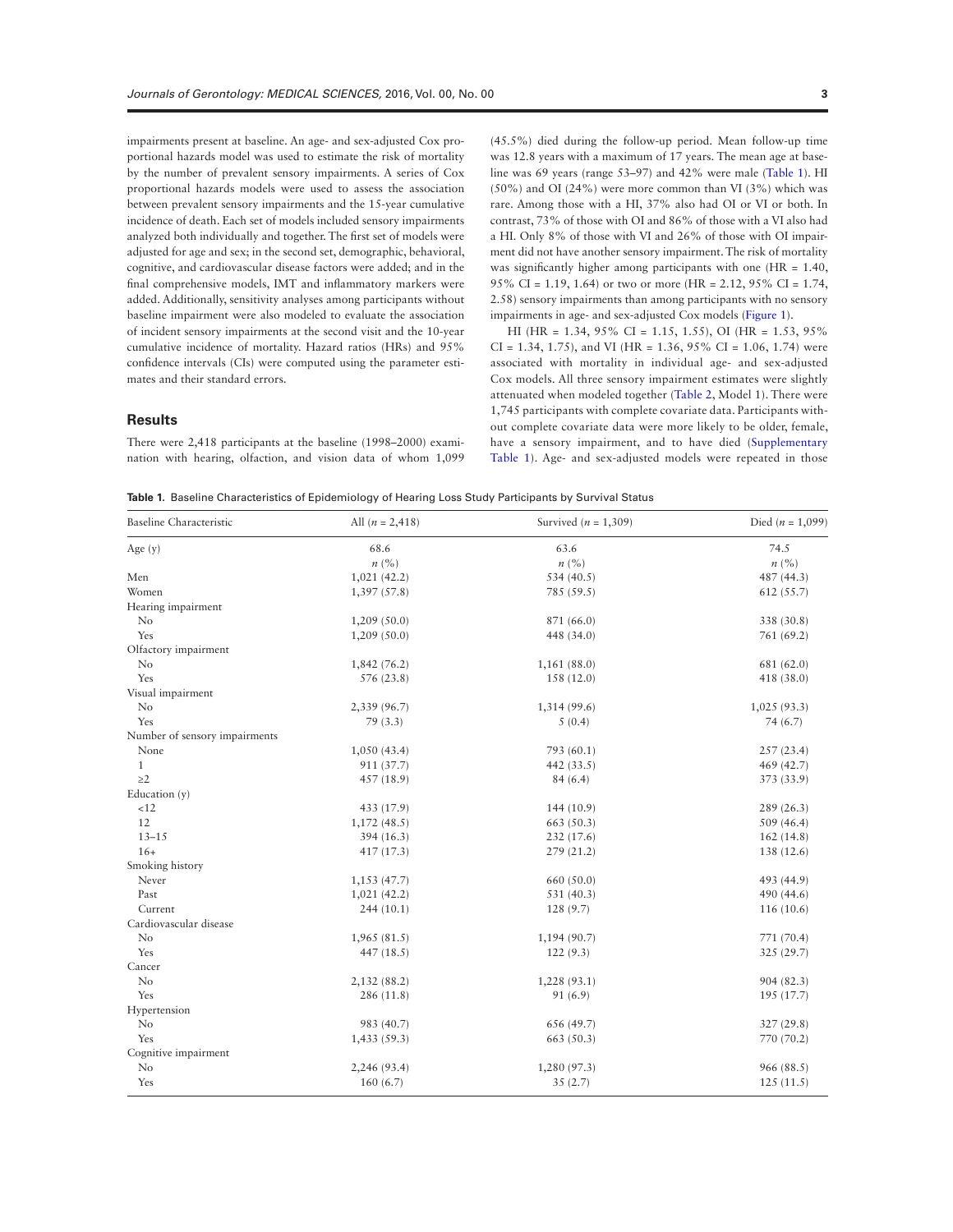

**Figure** 1. Age- and sex-adjusted probability of survival by number of sensory impairments in the Epidemiology of Hearing Loss Study. Solid line = no sensory impairment; dashed line = one sensory impairment; dotted line = two or more sensory impairments.

| Table 2. Sensory Impairment at Baseline and Risk of Mortality in the Epidemiology of Hearing Loss Study |
|---------------------------------------------------------------------------------------------------------|
|---------------------------------------------------------------------------------------------------------|

|                      |                  | Model 1<br>HR (95% CI) | $\boldsymbol{n}$ | Model 2<br>HR (95% CI) | Model 3<br>HR (95% CI) | Model 4<br>HR (95% CI) |
|----------------------|------------------|------------------------|------------------|------------------------|------------------------|------------------------|
|                      | $\boldsymbol{n}$ |                        |                  |                        |                        |                        |
| Modeled individually |                  |                        |                  |                        |                        |                        |
| Hearing              |                  | 1.34(1.15, 1.55)       |                  | 1.37(1.15, 1.63)       | 1.23(1.02, 1.47)       | 1.19(0.99, 1.42)       |
| Olfactory            | 2.418            | 1.53(1.34, 1.75)       | 1,745            | 1.52(1.29, 1.79)       | 1.32(1.11, 1.57)       | 1.30(1.09, 1.55)       |
| Visual               |                  | 1.36(1.06, 1.74)       |                  | 1.72(1.19, 2.49)       | 1.51(1.03, 2.21)       | 1.42(0.96, 2.10)       |
| Modeled together     |                  |                        |                  |                        |                        |                        |
| Hearing              |                  | 1.32(1.13, 1.53)       |                  | 1.32(1.11, 1.58)       | 1.21(1.01, 1.45)       | 1.17(0.97, 1.40)       |
| Olfactory            | 2,418            | 1.50(1.31, 1.72)       | 1,745            | 1.46(1.24, 1.73)       | 1.29(1.08, 1.54)       | 1.28(1.07, 1.52)       |
| Visual               |                  | 1.26(0.98, 1.61)       |                  | 1.57(1.09, 2.27)       | 1.44(0.98, 2.10)       | 1.36 (0.92, 2.01)      |

*Note:* Model 1: all participants with complete sensory data, adjusted for age and sex. Model 2: participants with complete sensory and covariate data, adjusted for age and sex. Model 3: adjusted for Model 2 plus education, hypertension, diabetes, cardiovascular disease, cancer, cognitive impairment, frailty, smoking, exercise, body mass index, and alcohol. Model 4: adjusted for Model 3 plus intima media thickness, C-reactive protein, and interleukin-6. CI = confdence interval; HR = hazard ratio.

with complete covariate data (Table 2, Model 2) and results were similar.

After adjusting for additional demographic and behavioral factors, biomarkers, and comorbid conditions, only OI remained signifcantly associated with mortality over the following 17 years in both the individual sensory (HR =  $1.30, 95\%$  CI =  $1.09, 1.55$ ) and the multiple sensory models (HR = 1.28, 95% CI = 1.07, 1.52; Table 2, Model 4). HI was attenuated but remained signifcant in the initial multiple sensory multivariable model (Table 2, Model 3) but VI did not and neither HI nor VI were signifcant in the comprehensive model that included IMT, IL-6, and CRP (Table 2, Model 4; HI: HR = 1.17, 95% CI 0.97, 1.40; VI: HR = 1.36, 95% CI = 0.92, 2.01). Findings were similar in models stratifed by age or gender, and when using cut-points more consistent with moderate or greater impairment (>40 dB hearing level either ear for HI; visual acuity 20/50 or worse in the better eye for VI; less than four odors identifed for OI; results not shown).

In sensitivity analyses, there were 699 participants without any sensory impairment at baseline (1998–2000) with complete followup data 5 years later (2003–2005). Among these participants, the development of HI, VI, or OI at follow-up was not associated with an increased risk of mortality in the following 10 years in either the age- and sex-adjusted or fully adjusted models (Table 3).

#### **Discussion**

In this longitudinal population-based study of older adults with multiple sensory measures, only OI was associated with an increased risk of mortality over the 17 years of follow-up in prevalent analyses. Neither HI nor VI was signifcant after adjusting for subclinical atherosclerosis and infammatory marker levels, important potential confounders not included in previous studies. In the incident analyses in the subset of participants with no sensory impairments at baseline, development of a HI, VI, or OI were not associated with an increased risk of mortality in the following 10 years.

Our prevalent OI results are consistent with several previous studies that reported associations between olfactory dysfunction and increased risk of mortality (21–23) but differs from another study where the association with OI was no longer signifcant after controlling for cognitive impairment (24). To our knowledge, our study of sensory impairments and mortality is the only study that included objective, standardized measures of hearing, vision, and olfaction. When modeled together with other mortality risk factors, OI remained signifcantly associated with mortality while HI and VI were attenuated and no longer signifcant after adjusting for IMT and infammatory marker levels. Whereas infammation and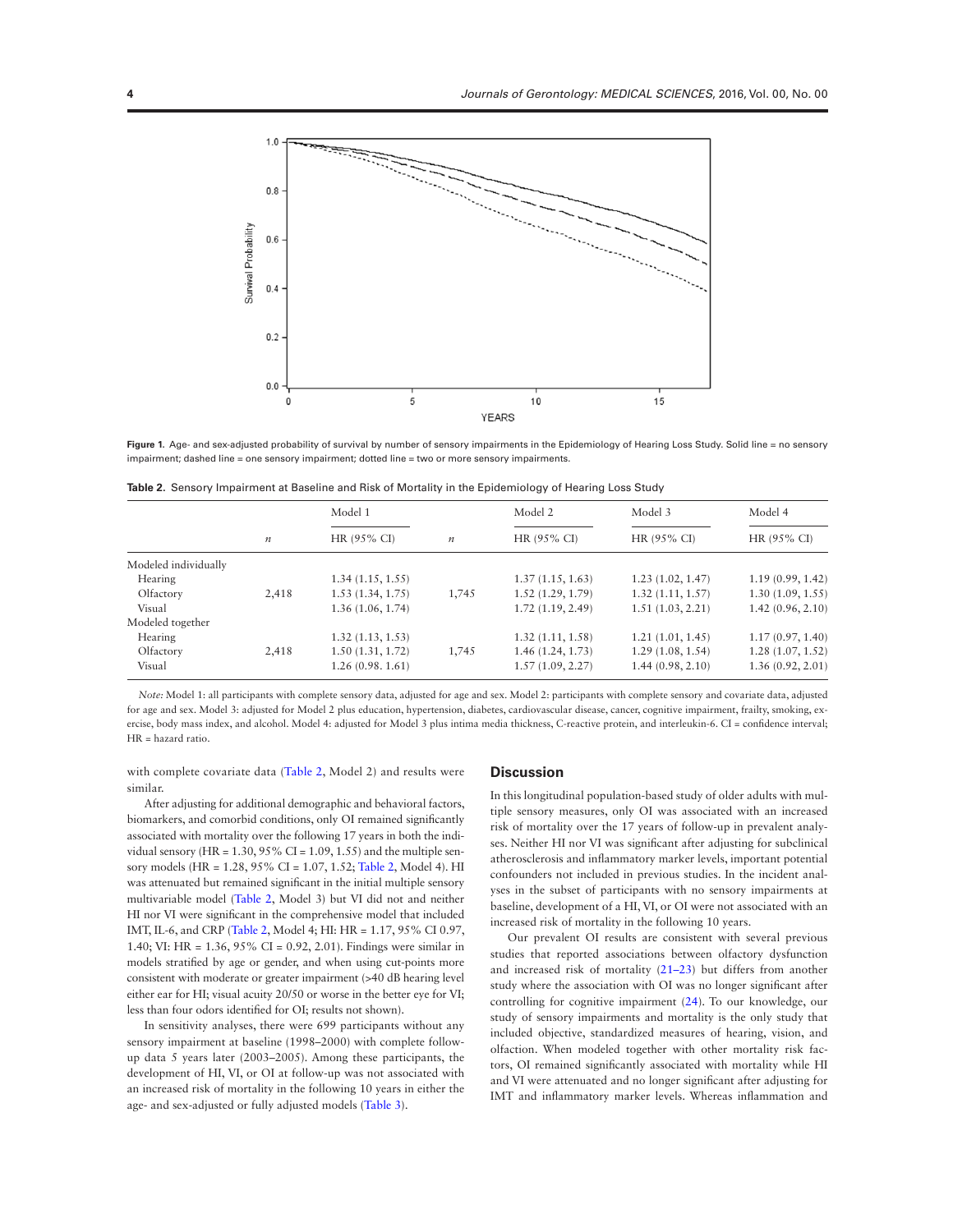**Table 3.** Risk of Mortality by Incident Sensory Impairment at 5-y Follow-up Among Epidemiology of Hearing Loss Study Participants (*n* = 699) Without Sensory Impairment at Baseline

|                      | Age and Sex Adjusted | <b>Fully Adjusted</b><br>HR (95% CI) |  |
|----------------------|----------------------|--------------------------------------|--|
|                      | HR (95% CI)          |                                      |  |
| Modeled individually |                      |                                      |  |
| Hearing              | 1.03(0.68, 1.57)     | 0.80(0.51, 1.25)                     |  |
| Olfactory            | 1.30(0.79, 2.16)     | 1.39(0.80, 2.44)                     |  |
| Visual               | 0.74(0.27, 2.03)     | 0.62(0.21, 1.79)                     |  |
| Modeled together     |                      |                                      |  |
| Hearing              | 1.00(0.65, 1.53)     | 0.77(0.49, 1.20)                     |  |
| Olfactory            | 1.33(0.80, 2.21)     | 1.47 (0.84, 2.59)                    |  |
| Visual               | 0.70(0.25, 1.96)     | 0.54(0.18, 1.58)                     |  |

*Note:* Fully adjusted models include: age, sex, education, hypertension, diabetes, cardiovascular disease, cancer, cognitive impairment, frailty, smoking, exercise, body mass index, alcohol, intima media thickness, C-reactive protein, and interleukin-6. CI = confdence interval; HR = hazard ratio.

IMT have previously been associated with HI and ocular pathology (6,8,13,37), infammatory marker levels were not associated with OI, and IMT was only associated in those younger than 60 years, in a previous study in this population  $(10)$ . As it is unlikely that OI is a direct cause of mortality, our results suggest there may be residual confounding or that OI may be a marker of different pathological processes or more advanced physiological aging than HI or VI. Also, it is possible that the odor identifcation test may be more cognitively demanding than the hearing or vision tests and therefore may be a more sensitive marker of brain aging. OI predicted the 5-year incidence of cognitive impairment in this population in a previous study (35). Poorer performance on odor identifcation tests has been associated with pathological markers of neurodegeneration in the brain (38,39). A higher density of neurofbrillary tangles in the entorhinal cortex and the CA1/subiculum region of the hippocampus in one study (38) and a thinner entorhinal cortex among those with elevated cortical amyloid in another (39). Olfactory dysfunction could also be an indicator of a decline in neurogenesis in the olfactory epithelium or bulb or the hippocampus. Neurogenesis is thought to occur throughout the lifespan in these areas and the processes responsible for this decline, or the loss of plasticity associated with it, could theoretically affect both olfactory function and also be related to the trajectory of aging and mortality (40).

In contrast to the prevalent OI results, incident OI was not signifcantly associated with an increased risk for 10-year mortality. This negative fnding with the incident analyses suggests OI is not causally involved in risk of mortality. However, it remains possible that the shorter follow-up time of 10 years is not suffcient to detect an effect.

Our results, similar to other studies, do not support a direct association between HI and mortality. Although HI was associated with mortality in the multivariable models adjusting for many cardiovascular disease risk factors and cognitive impairment, this association did not remain signifcant after adjusting for IMT and infammation, risk factors for both HI and mortality (6,8,28,29). Two previous studies of HI and mortality also reported signifcant fndings in multivariable-adjusted models but found the associations mediated by cognition and walking ability (14,15). Another study reported moderate HI was associated with risk of mortality in an age-adjusted model but the results were not signifcant after including sex, race, and education in the model (16). In contrast, the AGES-Reykjavik Study did fnd a signifcant association between HI and also dual sensory impairment (HI and VI) with mortality in adjusted models but this fnding was in men and not women, and they did not adjust for IMT or infammation (26).

Similar to HI, VI was also not directly associated with mortality in the comprehensive prevalent multivariable models or in the incidence analyses in the current study. VI was previously found to be associated with decreased survival overall in the BDES population but not in stratifed models where associations were only signifcant in men or those less than 65 years and models were not adjusted for frailty, IMT, or infammation (17). VI was uncommon in the current study population and only 8% of participants with VI did not have sensory comorbidity. The Blue Mountains Eye Study and the AGES-Reykjavik Study found only dual sensory impairment (HI and VI), but not VI alone, associated with increased mortality risk (26,27). Previous studies with signifcant fndings that did not include other sensory measures may have had bias due to residual confounding.

The strengths of this study include being a large, populationbased, longitudinal study with a high retention rate and over 15 years of follow-up, standardized, objective, measures of hearing, vision, and olfaction, and measurement of carotid IMT and CRP, IL-6, and many other mortality risk factors. Limitations include not knowing the cause of death which prohibited analyses based on type of mortality and no information was available on dietary intake. Additionally, olfaction was not measured until the second EHLS examination which reduced follow-up to approximately 15 years for prevalent analyses and 10 years for the incident analyses and this reduced the number of participants without any sensory impairment available for the incident analyses which may have limited our ability to detect associations.

#### **Conclusion**

In this population-based study of older adults with measures of hearing, vision, and olfaction, only OI was associated with an increased risk of mortality. These results suggest that OI may be a marker of underlying physiologic processes or pathology that is associated with physiological aging and reduced survival in older adults.

#### **Supplementary Material**

Supplementary material can be found at: http://biomedgerontology.oxfordjournals.org/

#### **Funding**

This work was supported by Award Number R37AG011099 (to K.J.C.) from the National Institute on Aging, U10EY06594 (to R.K. and B.E.K.K.) from the National Eye Institute, and an unrestricted grant from Research to Prevent Blindness. The content is solely the responsibility of the authors and does not necessarily represent the official views of the National Institute on Aging, National Eye Institute or the National Institutes of Health.

# **Conflict of Interest**

None of the authors have any conficts.

#### **References**

1. Li Q, Wang S, Milot E, et al. Homeostatic dysregulation proceeds in parallel in multiple physiological systems. *Aging Cell*. 2015;14:1103–1112. doi:10.1111/acel.12402